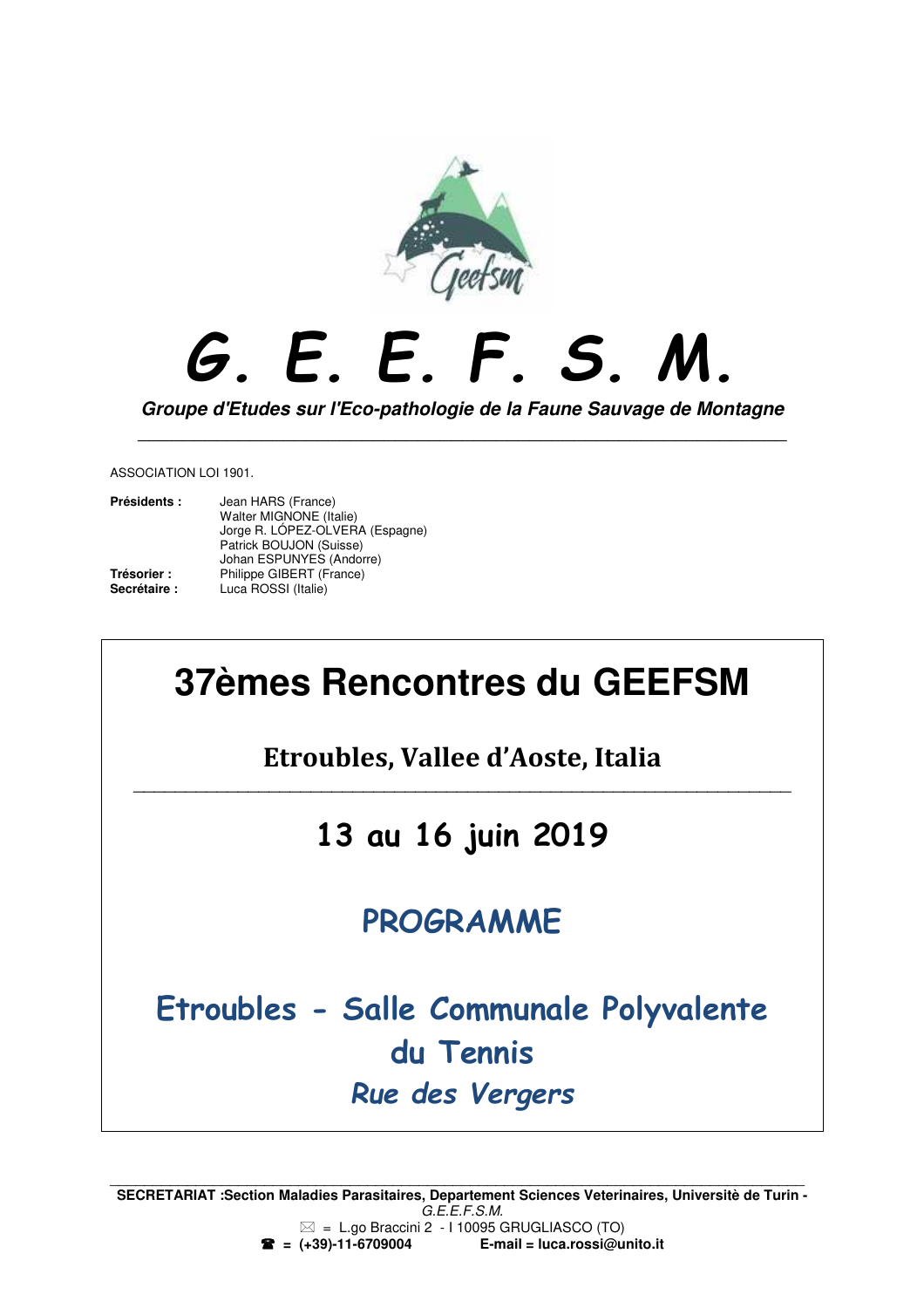### **Jueves, giovedi, jeudi, dijòus 13 Juin 2019**

16:00–22:00 h. Arrivée des participants; répartition dans les hébergements. Soirée libre

Programmazione ECM 15.45- 16.00 **Saluti e introduzione ai lavori** Dr. Riccardo Orusa (IZS PLV – CeRMAS – SIMEVEP) Dr. Roberto Zuccarini (SIMEVEP)

Moderatore:Dr. Antonio Sorice, SIMEVEP 16.00-16.20 **Il lupo in Valle d'Aosta**  Dr. Paolo Oreiller (Struttura Flora, Fauna, caccia e pesca-RAVA)

16.20-16.40 **Il lupo nel sud astigiano "una presenza silenziosa"** Dr. Fausto Solito (ASL 19 Asti)

16.40-17.00 **Il lupo nel Monferrato dalle prime predazioni all'esito del DNA** Dr. Francesco Cavallero (ASL Biella)

17.00-17.20 **Enteropatogeni virali nelle popolazioni di canidi domestici e selvatici in un contesto di interazione di specie**

D.ssa Irene Melegari (Università degli Studi di Teramo)

17.20-19.00 **Incontro con i referenti IIZZSS malattie animali selvatici CeRMAS** Coordina: Dr. Riccardo Orusa (IZS PLV – CeRMAS)

## **Viernes, venerdi, vendredi, divendres 14 Juin 2019**

### 09:00-10:45 h. **Session de communication n°1 (avec saluts des Autorités locales)**

ARNAL MC, HERRERO J, GARCIA-SERRANO A, PRADA C, FERNANDEZ-ARBERAS O, FERNANDEZ DE LUCO D **SITUACION DEL PESTIVIRUS DEL SARRIO RUPICAPRA P. PYRENAICA EN EL PIRINEO ARAGONES** 

BREGOLI M, CEGLIE L, RAMPAZZO E, BONFANTI L, CUNIAL G, ZULIANI F, COCCHI M, VIO D, NATALE A, PALEI M **MALATTIA DI AUJESZKY IN CINGHIALI (SUS SCROFA) A VITA LIBERA DEL FRIULI VENEZIA GIULIA** 

OBBER F, CELVA R, CRESTANELLO B, MAZZUCATO M, BARBIJANI M, DANESI P, TREVISIOL K, PINARDI N, BREGOLI M, DELLAMARIA D, CAPELLI G, HAUFFE HC, CITTERIO C **VALUTARE LA DINAMICA DELLA VOLPE ROSSA PER STUDIARE L'ECOLOGIA DELLE ZOONOSI EMERGENTI** 

VAN DE WIELE A, ROSSI S, OLLIVET-COURTOIS F, RIGAUX G, LARRAT S, NOVELLA C, STEINMETZ J, VANPE C, QUENETTE PY, DECORS A **ENJEUX SANITAIRES ET OPERATIONNELS DE LA TRANSLOCATION D'ESPECES PROTEGEES : L'EXEMPLE DE 2 OURS SLOVENES RELACHEES DANS LE PYRENEES A L'AUTOMNE 2018** 

### 11:15-13:00 h. **Session de communication n°2**

BALLOCCHI E, DESIATO R, MAURELLA C, LASAGNA G, LAZZARONE A, BESOZZI M, VIGANÒ R<sub>'</sub> **UNGULATI SELVATICI DELLA VALLE D'OSSOLA (VB) E CESIO-137** 

MARTI-MARCO A, LIZANA V, GARCIA-BACETE I, SANCHEZ-ISARRIA MA, CARDELLS J

 $\mathcal{L}_\text{max}$  , and the contribution of the contribution of the contribution of the contribution of the contribution of the contribution of the contribution of the contribution of the contribution of the contribution of t **SECRETARIAT :Section Maladies Parasitaires, Departement Sciences Veterinaires, Universitè de Turin -** G.E.E.F.S.M.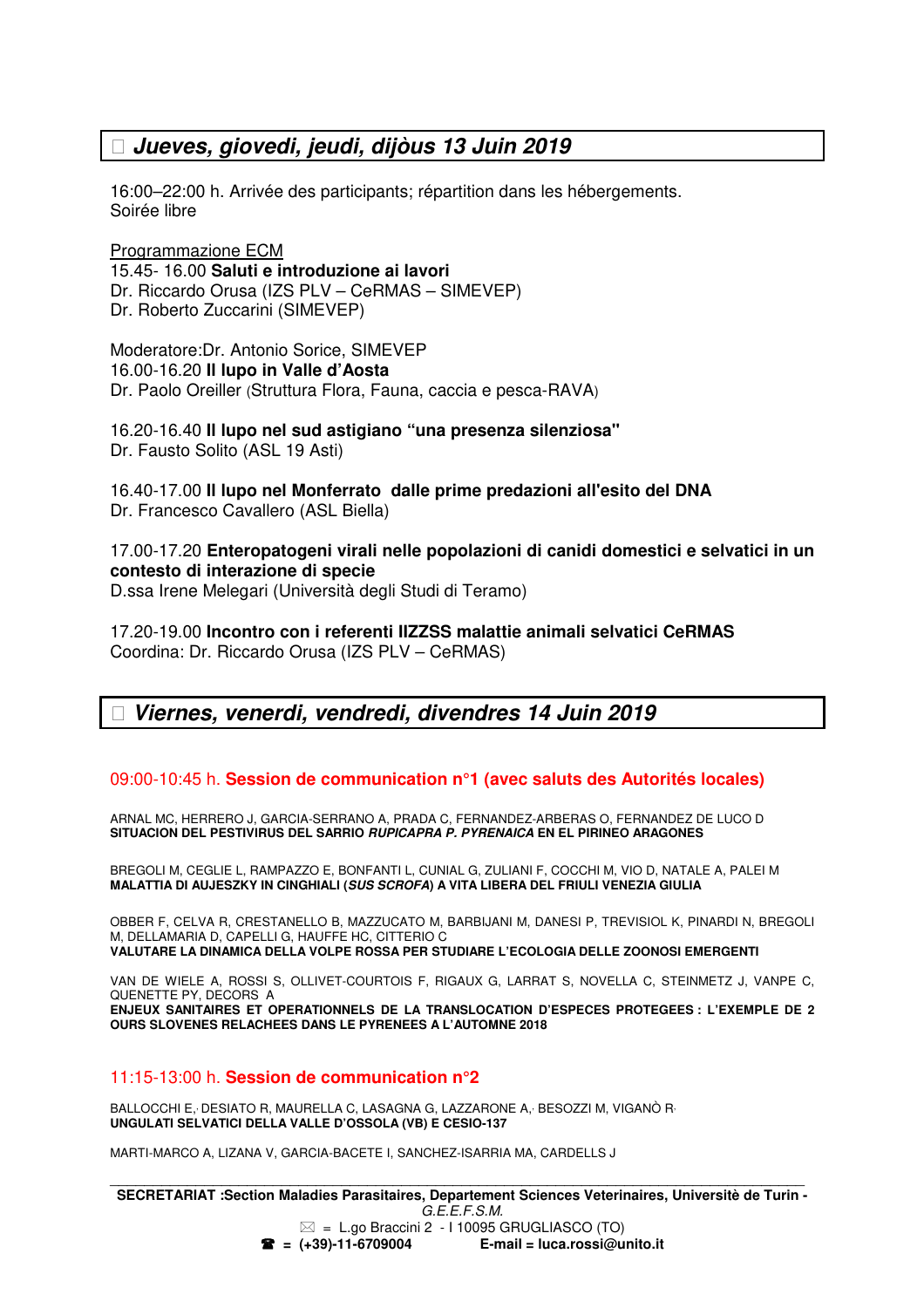#### **SITUACIÓN DE LA SARNA SARCÓPTICA EN CAPRA PYRENARICA EN EL NORTE DE LA PROVINCIA DE CASTELLÓN**

DI TRANI SAVINO M, SOMMER MF, MIGNONE W, DELLE PIANE M, MODESTO P, SERRACCA L, RAZZUOLI E, ERCOLINI C, FERRARI A

**RESISTENZA AGLI ANTIBIOTICI IN SALMONELLA SPP. ISOLATA DA UNGULATI SELVATICI IN REGIONE LIGURIA** 

ROLDAN C, ROSSI L, CABEZON O, BEGOVOEVA M, PIZZATO F, VELARDE R, MOLINAR MIN A, FERNANDEZ-AGUILAR X, PASQUETTI M, MENTABERRE G, RIBAS MP, SERRANO E, ESTRUCH J, LOPEZ OLVERA JR **FASCIOLOSIS EN EL REBECO PIRENAICO (RUPICAPRA PYRENAICA) EN UN ECOSISTEMA DE ALTA MONTAÑA** 

SCARAVELLI D, PRIORI P, RACEY P **QUANDO ANCHE LA SCIENZA GRIDA "AL LUPO": IL CASO DI CHIROTTERI E VIRUS** 

#### 15:00-16:45 h. **Session ECOPATHOLOGIE DU BOUQUETIN**

GAUTHIER D

**CAPRA IBEX ET HOMO SAPIENS : SA REPRESENTATION MYTHIQUE D'HOTE DE LA MONTAGNE SPORTIVE A TRAVERSE LES SIECLES DES CHASSEURS PREHISTORIQUES AUX PROTECTEURS MODERNES** 

IMBERDIS L ET AL **VOLET SEROLOGIQUE DU PROGRAMME BOUQUETIN AU PARC NATIONAL DES ECRINS** 

ERHOUMA E, GUIGUEN F, GAUTHIER D, CHEBLOUNE Y **EVOLUTION GENETIQUE DES SRLV INFECTANT LE BOUQUETIN**

ROSSI S, PETIT E, LAMBERT S, TOIGO C, THEBAULT A, GILOT-FROMONT E, GAME Y, ANSELME-MARTIN S, CALENGE

C **EVOLUTION TEMPORELLE 2013-2018 DU FOYER DE BRUCELLOSE DANS LA POPULATION DES BOUQUETINS DES ALPES (CAPRA IBEX) DU MASSIF DU BARGY (HAUTE-SAVOIE, FRANCE)** 

LAMBERT S, GILOT-FROMONT E, TOIGO C, MARCHAND P, CALENGE C, PETIT E, GANIERE JP, GARIN-BASTUJI B, GAUTHIER D, GAILLARD JM, ROSSI S, THEBAULT A **DYNAMIQUE DE LA BRUCELLOSE CHEZ LE BOUQUETIN DES ALPES : UN ROLE MAJEUR POUR LES FEMELLES** 

#### 17:00-20:00 h.

**VISITA AL COLLE INNEVATO DEL GRAN SAN BERNARDO ED EVENTUALE VISITA AI CELEBERRIMI CANI VISITE AU COL ENNEIGEE DU GRAND SAN BERNARD ET VISITE EVENTUELLE AUX FAMEUX CHIENS VISITA AL PUERTO NEVADO DEL GRAN SAN BERNARDO Y VISITA EVENTUAL A LOS FAMOSOS PERROS** 

A partir de 20:30 h.

**DINER ETHNIQUE (A BASE DES PRODUITS ET BOISSONS APPORTEES PAR LES PARTICIPANTS) CENA ETNICA (A BASE DE PRODUCTOS Y BIBIDAS TRAIDOS POR LOS PARTICIPANTES) CENA ETNICA (A BASE DI PRODOTTI E BEVANDE PORTATI DAI PARTECIPANTI)** 

### **Sábado, sabato, samedi, dissabte 15 Juin**

#### 09:00-11:40 h. **CONCOURS DU GEEFSM**

**BUCCHERI PEDERZOLI C,** POGLAYEN G, ROBETTO S, ORUSA R **RICERCA E IDENTIFICAZIONE MORFOLOGICA DI STRONGILI BRONCOPOLMONARI DI CERVO (CERVUS ELAPHUS HIPPELAPHUS) E BOVINO (BOS TAURUS) NELLA REGIONE VALLE D'AOSTA** 

**CABALLERO GOMEZ J,** RIVERO SUAREZ A, JIMENEZ RUIZ S, LOPEZ LOPEZ P, VICENTE J, RISALDE MA, CANO TERRIZA D, FRIAS MA, BARASONA JA, RIVERO A, GARCIA BOCANEGRA I

 $\mathcal{L}_\text{max}$  , and the contribution of the contribution of the contribution of the contribution of the contribution of the contribution of the contribution of the contribution of the contribution of the contribution of t **SECRETARIAT :Section Maladies Parasitaires, Departement Sciences Veterinaires, Universitè de Turin -** G.E.E.F.S.M.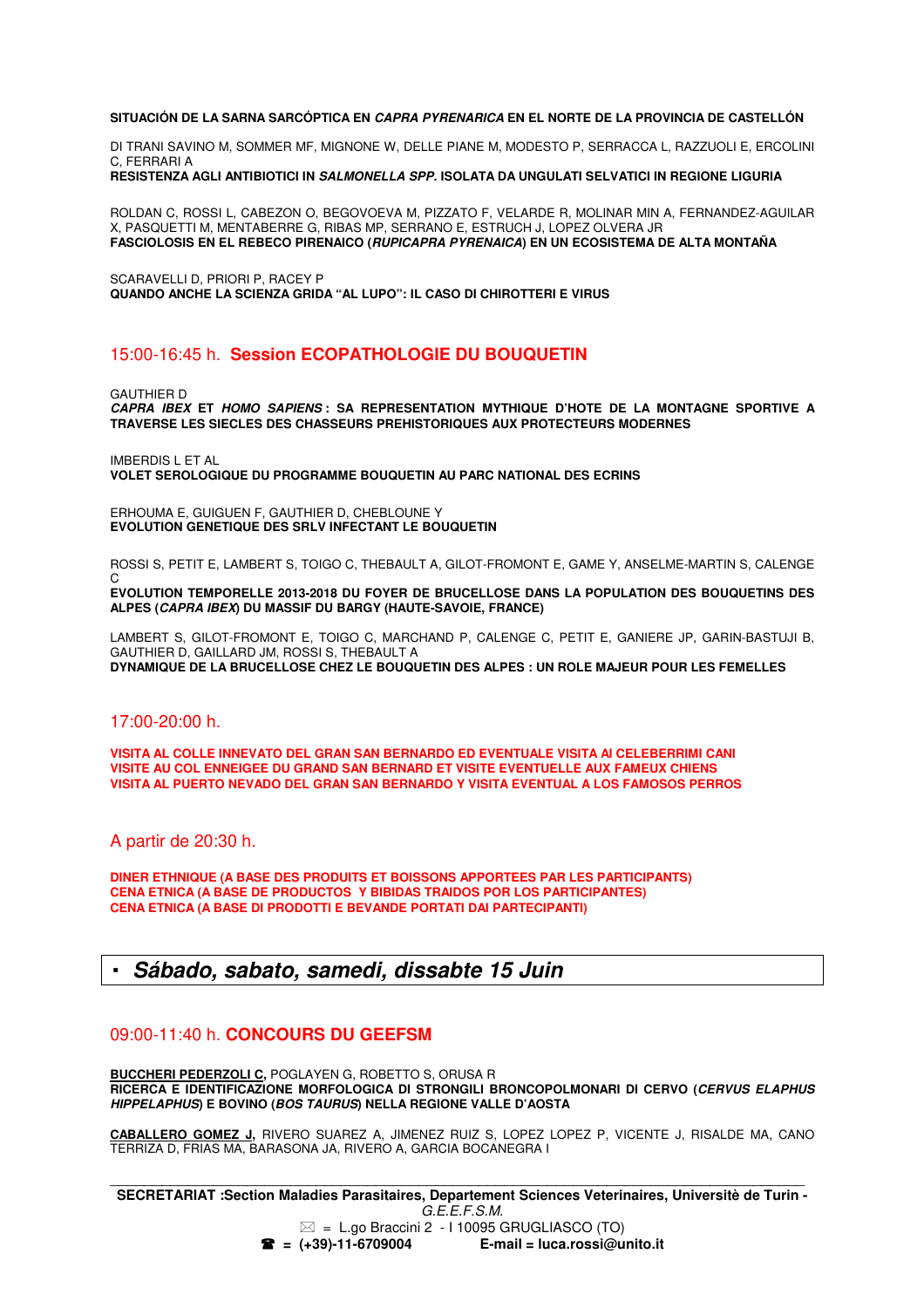**SUBTIPO EMERGENTE DEL VIRUS DE LA HEPATITIS E EN ESPANA** 

**MOORE-JONES G,** ZANOLARI P, STEINER R, ARDUSER F, VANNETTI S, PISANO S, TEUBENBACHER U, IMLAU M, TAPIA-DEAN J, GOBELI BRAWAND S, FEYER S, JAUSSI A, DURR S. RYSER-DEGIORGIS MP **ETUDE EPIDEMIOLOGIQUE SUR DICHELOBACTER NODOSUS CHEZ LES RUMINANTS SAUVAGES EN SUISSE: IDENTIFICATION D'HOTES PORTEURS SAINS ET DES FACTEURS DE RISQUE D'INFECTION** 

**MORONI B,** ROSSI L, MENEGUZ PG, ZOPPI S, ROBETTO S, ORUSA R, MARUCCO F **DIROFILARIA IMMITIS E LUPO: UNA RELAZIONE PERICOLOSA?** 

**ORUSA T,** VIANI A, ROBETTO S, ORUSA R, BORGOGNO MONDINO E **GEOMATICA E DATI SATELLITARI A SUPPORTO DELL'ANALISI SPAZIO-TEMPORALE DELLE MALATTIE DELLA FAUNA SELVATICA ALLA SCALA DI PAESAGGIO: UN ESEMPIO DI STUDIO IN VALLE D'AOSTA (ITALIA)** 

**PISANO SRR**, ZIMMERMANN F, ROSSI L, CAPT S, AKDESIR E, BURKI R, ORIGGI FC, RYSER-DEGIORGIS MP **LA DIFFUSIONE SPAZIO-TEMPORALE DELLA ROGNA SARCOPTICA NELLA VOLPE ROSSA (VULPES VULPES) IN SVIZZERA** 

**REGIS A,** ROSSI L, MENEGUZ PG **IMPATTO A BREVE DERMINE DI UN VASTO INCENDIO AUTUNNALE SULLA DISTRIBUZIONE DI CAMOSCI E STAMBECCHI IN UNA VALLATA ALPINA** 

**SERRANO A,** FANELLI A, ORTEGA N, MARTINEZ-CARRASCO C, ESCRIBANO F, TIZZANI P, CANDELA MG **MAPA EPIDEMIOLOGICO DE LA SALMONELOSIS EN JABALIES DE MURCIA (ESPAÑA)**

#### 12:00-13:00 h. **Session de communication n°3**

AKL T, BOURGOIN G, ABI RIZK G, ZENNER L

**MALADIES VECTORISEES PAR LES TIQUES CHEZ LES ONGULES SAUVAGES DE MONTAGNE : REVUE SYSTEMATIQUE** 

HABIB J, AKL T, POIREL MT, ITTY C, APPOLINAIRE J, AMBLARD T, BENEDETTI P, SANCHIS F, GAREL M, SOUQ ML, BENABED S, ABI RIZK G, ZENNER L, BOURGOIN G **PREVALENCE DES PATHOGENES PORTES PAR LES TIQUES CHEZ LES ONGULES DE MONTAGNE DAND 4 REGIONS DE FRANCE** 

IACOPELLI F, FANELLI A, TIZZANI P, BERRIATUA E, PRIETO P, MARTINEZ-CARRASCO C, LEON VIZCAINO L, ROSSI L, CANDELA MG

**PATRON ESPACIO-TEMPORAL DE LA SARNA EN CIERVOS Y CABRAS MONTESES EN EL PARQUE NATURAL DE LA SIERRA DE CAZORLA** 

#### 15.00-17:45 h. **Session LOUP ET ESPACES MONTAGNARDS: QUELLES PRIORITES D'ETUDE POUR LA GESTION D'UN EQUILIBRE DELICAT**

CHOLLIER A, ARTOIS M **DEPLACEMENTS ET DISPERSION DU LOUP : APPORT DE LA MODELISATION** 

GROSSET GN, CAVAILHES J, HARS R **ACCOMPAGNER LES ELEVEURS CONFRONTES A LA PREDATION DANS LE CŒUR DU PARC NATIONAL DE LA VANOISE (FRANCE)** 

DALMASSO S. **PERCHE' HA MORSICATO? L'AGGESSIVITA' NEL CANE DA PROTEZIONE SULLE ALPI** 

GONZÁLVEZ M, MINAYO S, MARTÍNEZ-RONDÁN FJ, FAYOS M, MENTABERRE G, VELARDE R, MARTÍNEZ-CARRASCO  $\Omega$ **PARASITOS DIGESTIVOS DEL LOBO IBERICO (CANIS LUPUS SIGNATUS) EN CANTABRIA (NORTE DE LA PENINSULA IBERICA)** 

MIGNONE W BERIO E, MODESTO P, BONA C, ZOPPI S, DONDO A, DI BLASIO A, ROBETTO S, ORUSA R, ROSSI **POVERO LUPO …. QUANDO ANCHE IL DESTINO CI METTE LO ZAMPINO!**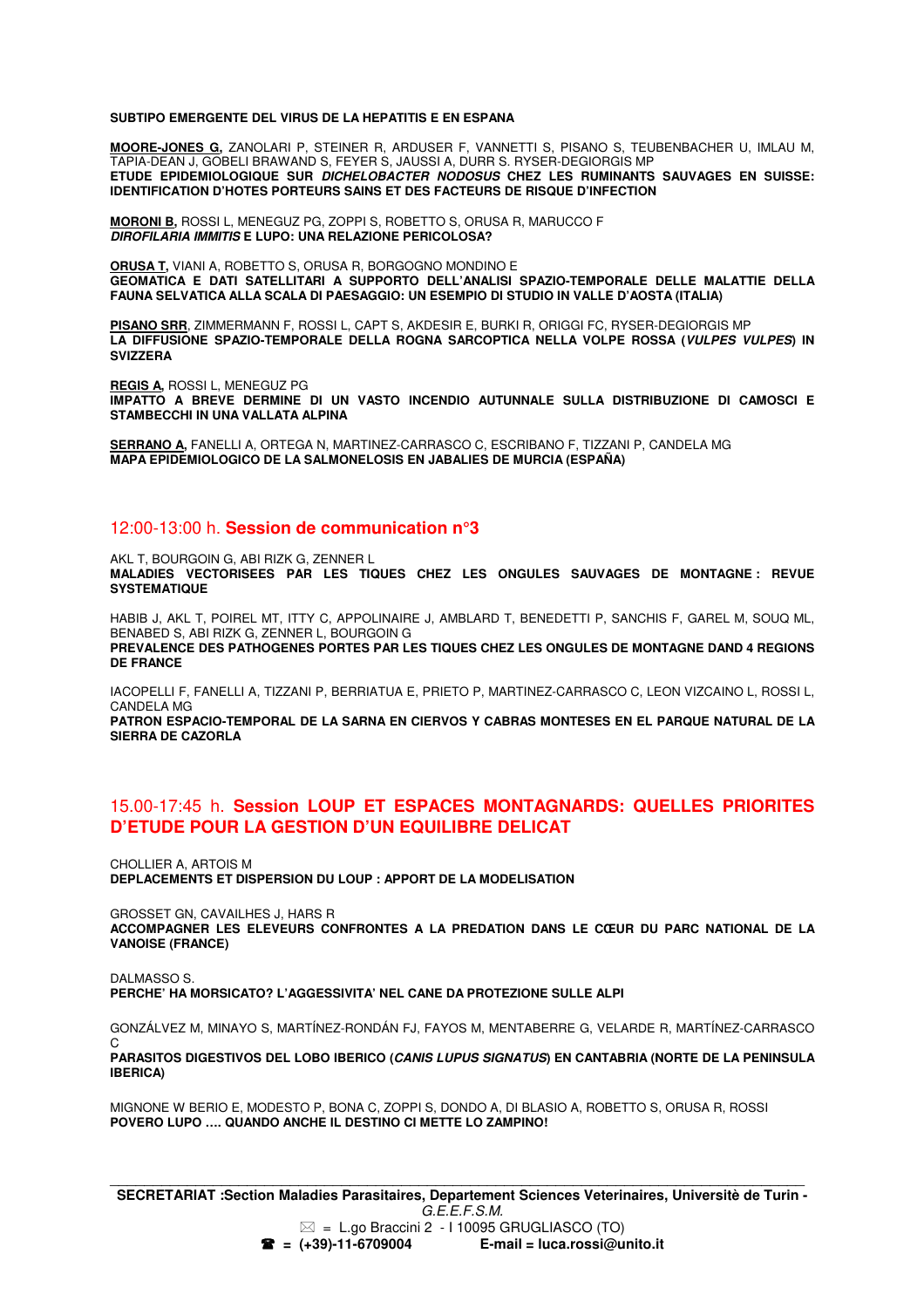ZOPPI S, DI BLASIO A, ROBETTO S, BONA C, ROSSI L, FERROGLIO E, MARUCCO F, MARTINELLI L, BERIO E, ORUSA R, MIGNONE W **LA "WOLF CRIME SCENE INVESTIGATION": I BOCCONI AVVELENATI NON SONO UN GIOCO DA RAGAZZI** 

MASSI P, TOSI, FIORENTINI L, SCARAVELLI D **CASISICA DI MORTALITÀ IN CANIS LUPUS NELL'AREA ROMAGNOLA** 

RINAUDO S, BOTTA M, ERCOLE G, BRUNO M **PROCEDURE OPERATIVE SUL CAMPO IN MERITO ALLA PREDAZIONE IN REGIONE PIEMONTE. REGISTRAZIONE DELLE PREDAZIONI SU SISTEMA OPERATIVO ARVET ED UTILIZZO DEI DATI** 

18:00-19:00 h. **Assemblée Générale du GEEFSM** 

20:00 **Diner social/Cena sociale/Cena Sociale** 

**Domingo, domenica, dimanche, dimenge 16 Juin**

08:00-13:30 h. **EXCURSION FAUNA, ESCURSION FAUNA, ESCURSIONE FAUNA**

#### **POSTERS EN SALLE**

BONA MC, CARVELLI A, CITTERIO C, D'ALESSIO N, GAFFURI A, GAVAUDAN S, OBBER F, PASCUCCI I, PETRELLA A, PINTORE A, ROBETTO S, RU G, SANTI A, SCARAMOZZINO P, VICARI D, ORUSA R **PATOLOGIE NEGLI ANIMALI SELVATICI: 10 ANNI DI RISULTATI DELLA RETE DI SORVEGLIANZA DELLA FAUNA SELVATICA ITALIANA** 

BREGOLI M, PESARO S, BERALDO P, BENEDETTI P, LAPINI L, GALEOTTI M, COCCHI M, USTULIN M, BERTASIO C, BONIOTTI MB, VIO D, NATALE A **LEPTOSPIROSI NEL PRIMO ESEMPLARE DI LUPO (CANIS LUPUS) RINVENUTO IN FRIULI VENEZIA-GIULIA** 

DIAZ-CAO JM, GARCIA-BOCANEGRA I, CAMACHO-SILLERO L, RAYAS E, TALAVERA V, ARENAS A, MARTINEZ-PADILLA A, CANO-TERRIZA D, GOMEZ-GUILLAMON F **MONITORIZACION ESPACIO-TEMPORAL DE PATOGENOS EN LA CABRA MONTES (CAPRA PYRENAICA) EN ANDALUCIA (SUR DE ESPAÑA)**

DI BLASIO A, ZOPPI S, PICCO L, GENNERO S, BERTOLINI S, CHIAVACCI L, DONDO A **PIANO SELVATICI REGIONE PIEMONTE : LA PRIORITIZZAZIONE DELLE MALATTIE PER UN MIGLIORAMENTO DELLA SORVEGLIANZA SANITARIA DELLA FAUNA SELVATICA**

DI BLASIO A, ZOPPI S, DONDO A, ROBETTO S, ORUSA R, FERROGLIO E, ROSSI L, PELETTO S, MASOERO L **CANINE ADENOVIRUS TIPO 1 IN UN LUPO (CANIS LUPUS ITALICUS) NELLE ALPI OCCIDENTALI** 

GALINDO MG, MARTINEZ-CARRASCO C, PEREZ-GARCIA JM, RUBIALES G, CANDELA MG **HELMINTOFAUNA DEL GATO MONTES (FELIS SILVESTRIS SILVESTRIS) EN EL SURESTE DE LA PENINSULA IBERICA** 

GENNERO S, BERGAGNA S, MAURELLA C, DI BLASIO A, ZOPPI S, DONDO A, DOGLIANI F, QUASSO A, PAGLIASSO G, BARBERO R

**INDAGINI PRELIMINARI SUL RUOLO DEI SELVATICI COME RESERVOIR PER LA PARATUBERCOLOSI NEGLI ALLEVAMENTI CAPRINI DEL CONSORZIO DELLA ROBIOLA DI ROCCAVERANO**

LA MORGIA V, LECIS V, CANGIALOSI B, SCARAVELLI D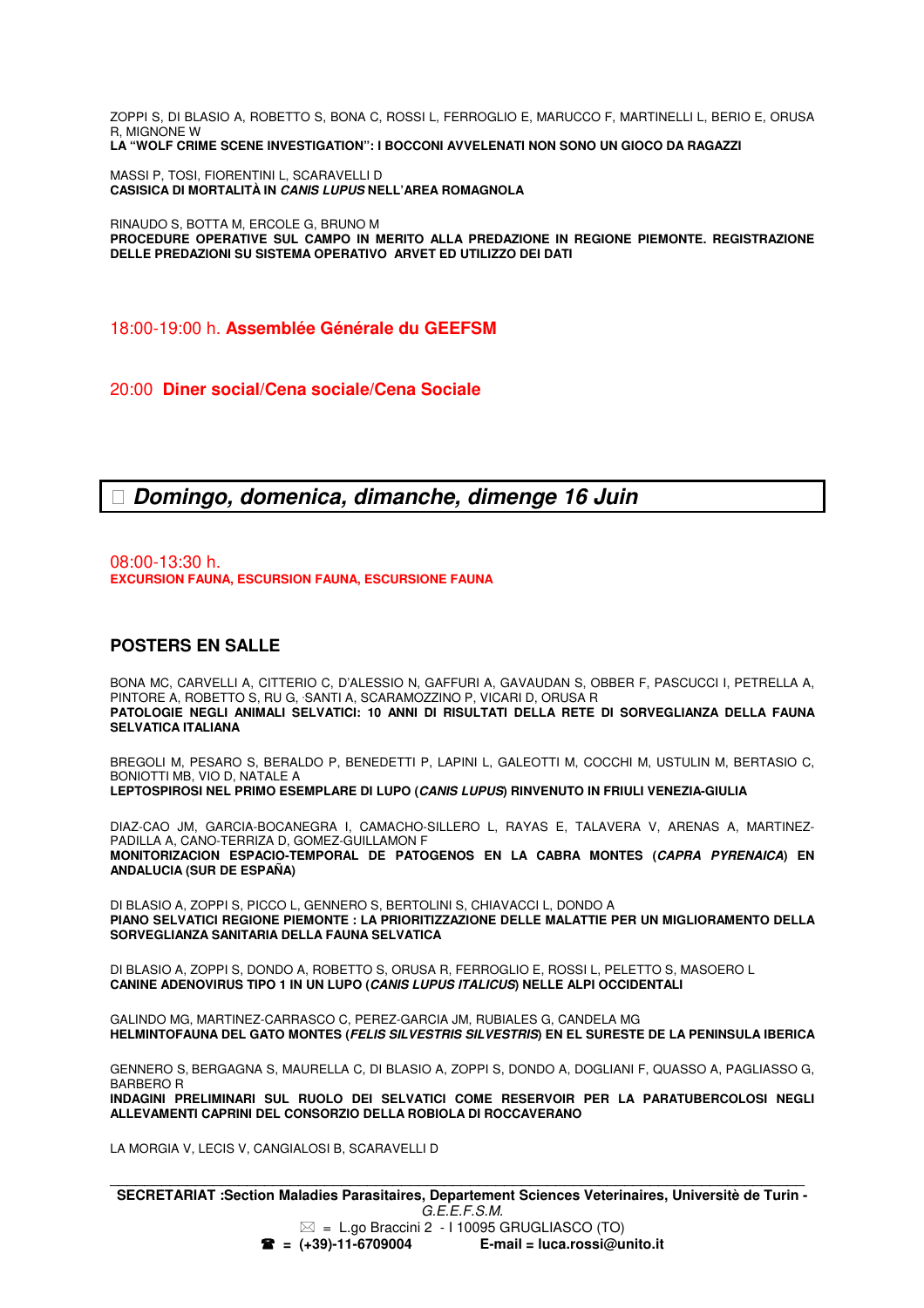#### **NOTE DI ECOLOGIA ED ECTOPARASSITI IN CHIONOMYS NIVALIS NEL PARCO NAZIONALE DEL GRAN PARADISO**

MAURINO L, BRUNO M, COSTANZI L, ZOPPI S **SINERGIA TRA ENTI NEL PROGETTO LEMED IBEX: IL CASO DI DIRUPO** 

ORTEGA HERNANDEZ N, FERRER MORELL J, NAVARRO LOPEZ R, CARO VERGARA MR **ESTUDIO SOBRE RESERVORIOS BACTERIANOS (E.COLI, CHLAMYDIACEAE Y STAPHYLOCOCCUS SPP) EN ANIMALES CAUTIVOS EN UN ZOOLOGICO DE LA REGION DE MURCIA (SPAIN)** 

ORUSA R, ROSSI L, MASALA G, MIGNONE W, DOMENIS L, PEPE E, CARELLA E, CESANO M, GARCIA VOZMEDIANO A, MARUCCO F, ROBETTO S **TAPE-WOLF: L'ECHINOCOCCOSI AL TEMPO DEL LUPO** 

ORUSA R, DI MARTINO B, MELEGARI I, DI PROFIO F, SARCHESE V, BONA MC, D'ERRICO V, DOMENIS L, SPEDICATO R, CARELLA E, ROBETTO S **INDAGINE SULLA PRESENZA DI VIRUS ENTERICI CON POTENZIALE ZOONOSICO IN CANIDI SELVATICI** 

SALERNO A, SURITA F, MARTI-MARCO A, LIZANA V, GARCIA-BACETE I, SANCHEZ-ISARRIA MA, SANSANO J, CARDELLS J

**SEROPREVALENCIA DE TOXOPLAMA GONDII EN RUMIANTES SILVESTRES DE LA COMUNIDAD VALENCIANA**

SOMMER MF, LAZZARA F, VENCIA W, DI TRANI SAVINO M, FERRARI A, MARTINI I, RAZZUOLI E, PUGLIANO MC, MODESTO P, ERCOLINI C **RILEVAMENTO DI PATOGENI ENTERICI IN RUMINANTI SELVATICI CACCIATI NELLA PROVINCIA DI GENOVA**

 $\mathcal{L}_\text{max}$  , and the contribution of the contribution of the contribution of the contribution of the contribution of the contribution of the contribution of the contribution of the contribution of the contribution of t **SECRETARIAT :Section Maladies Parasitaires, Departement Sciences Veterinaires, Universitè de Turin -** G.E.E.F.S.M.  $\mathbb{Z}$  = L.go Braccini 2 - I 10095 GRUGLIASCO (TO)  **= (+39)-11-6709004 E-mail = luca.rossi@unito.it**